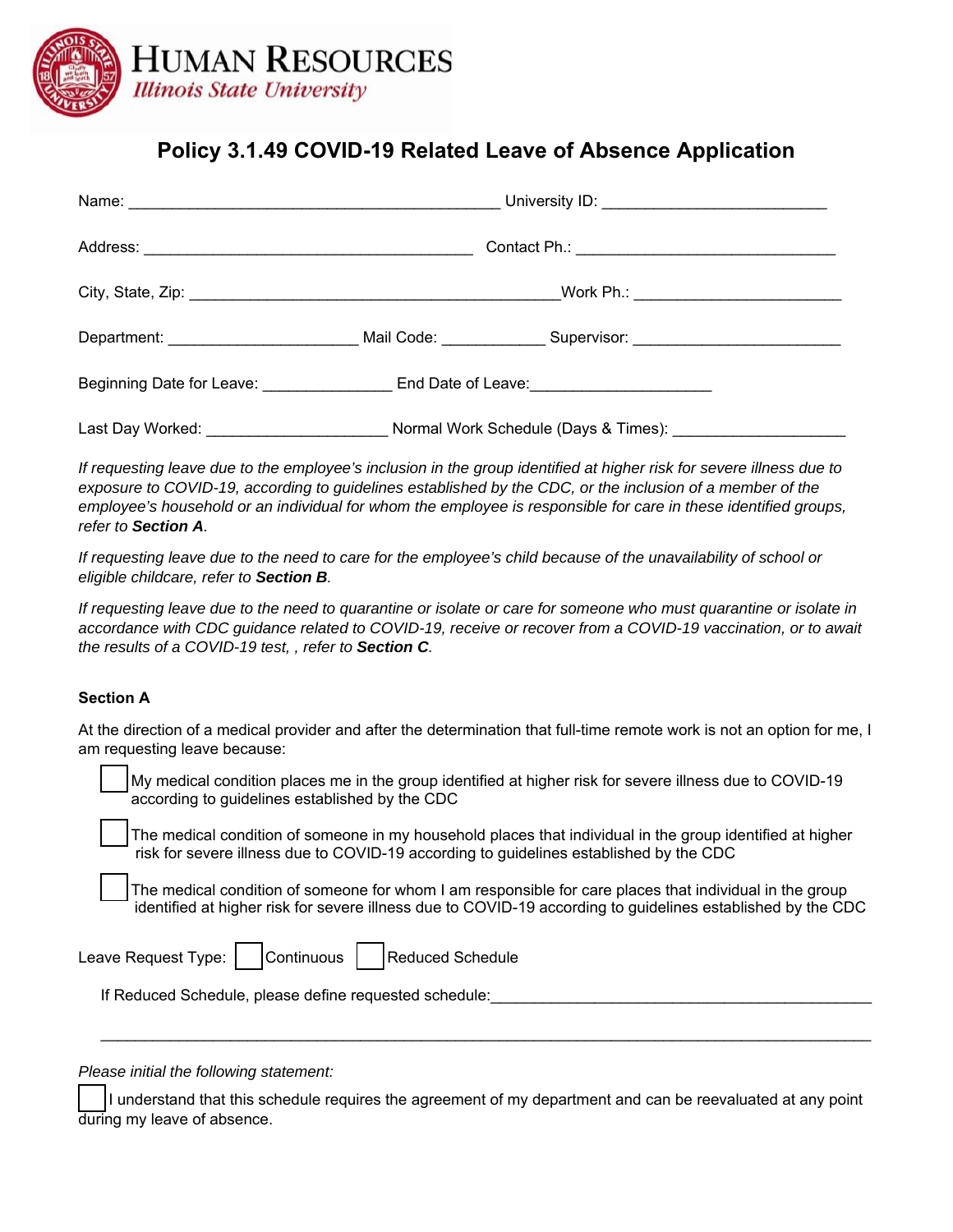### **Section B**

I am unavailable for full-time work on campus due to the closure of the child's school or place of care, change in school schedule and/or method of instruction, or the childcare provider is unavailable because of COVID-19 reasons and I need to care for:

The employee's child under the age of 18, A child under the age of 18 for whom the employee has legal guardianship, A child who has been placed with the employee for foster care, The employee's child who is over the age of 18 but requires assistance with activities of daily living as defined by the Americans with Disabilities Act . Name of Child: etc. and the contract of the contract of birth: etc. and the contract of birth:  $\Box$ Child's School: \_\_\_\_\_\_\_\_\_\_\_\_\_\_\_\_\_\_\_\_\_\_\_\_\_\_\_\_\_\_\_\_\_\_\_\_\_Closure Dates: \_\_\_\_\_\_\_\_\_\_\_\_\_\_\_\_\_\_\_\_\_\_ Eligible Child Care Provider: \_\_\_\_\_\_\_\_\_\_\_\_\_\_\_\_\_\_\_\_\_\_\_\_\_\_ Dates Unavailable: \_\_\_\_\_\_\_\_\_\_\_\_\_\_\_\_\_\_\_\_\_\_\_\_

*Please initial the following statements:* 

\_\_\_ I certify that my presence during the timeframe of my requested leave is necessary to provide care for the above-named child (children).

If you are requesting leave to care for a child older than age 14 during daylight hours, please submit your justification of why this child requires your care during those hours.

Leave Request (please see Policy 3.1.49 for permitted usage)

|  | Type: Continuous Reduced Schedule   Intermittent                       |  |
|--|------------------------------------------------------------------------|--|
|  | If Reduced Schedule or Intermittent, please define requested schedule: |  |

*Please initial the following statements:* 

I understand that this schedule requires the agreement of my department and can be reevaluated at any point during my leave of absence.

\_\_\_\_\_\_\_\_\_\_\_\_\_\_\_\_\_\_\_\_\_\_\_\_\_\_\_\_\_\_\_\_\_\_\_\_\_\_\_\_\_\_\_\_\_\_\_\_\_\_\_\_\_\_\_\_\_\_\_\_\_\_\_\_\_\_\_\_\_\_\_\_\_\_\_\_\_\_\_\_\_\_\_\_\_\_\_\_\_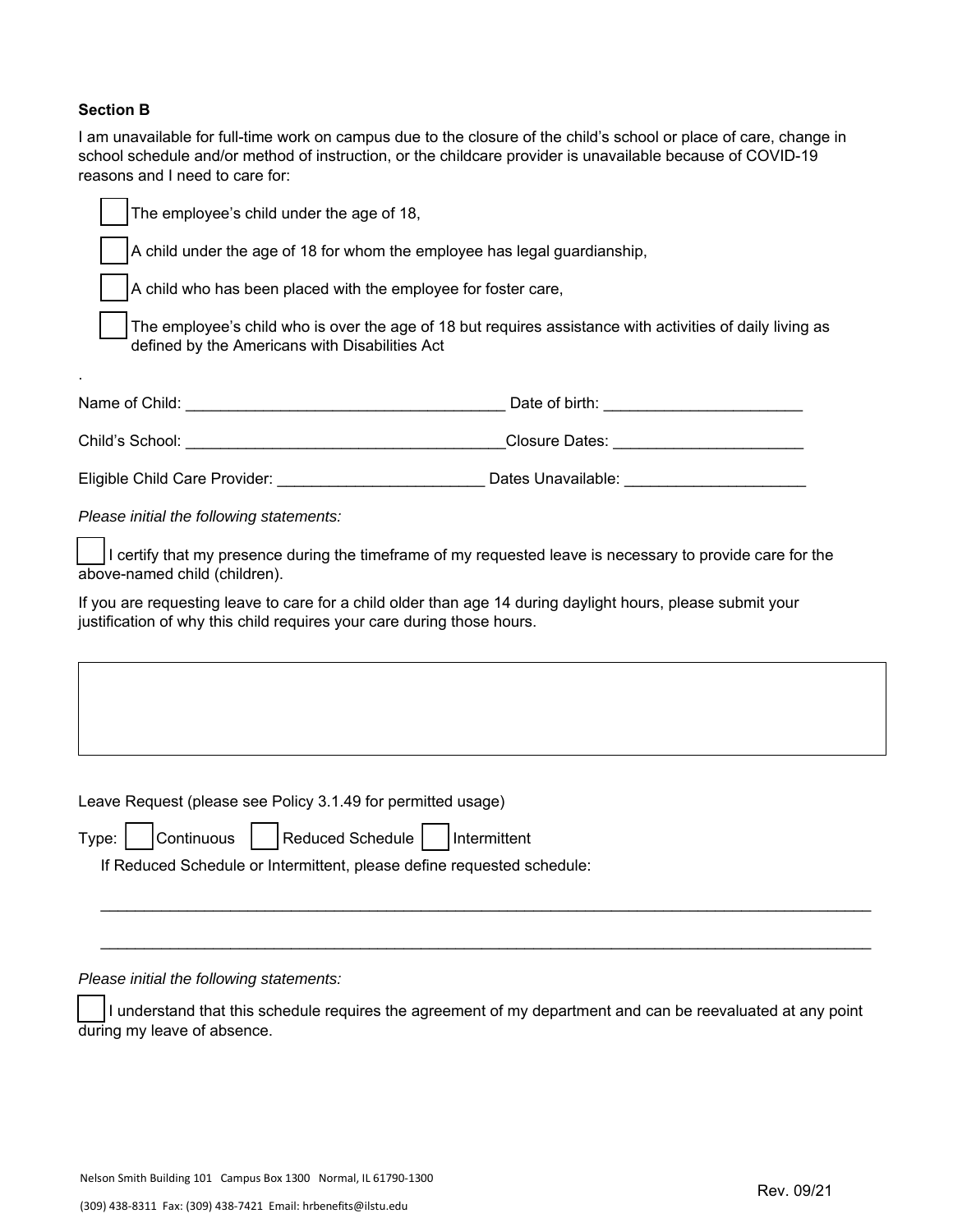## **Section C**

*Please initial the following statements:*

I am unavailable for full-time work on campus due to one of the qualifying reasons below.

| Please mark the reason that applies to your leave request.                                                                                                                                                                                                                    |
|-------------------------------------------------------------------------------------------------------------------------------------------------------------------------------------------------------------------------------------------------------------------------------|
| (1) The employee is subject to a Federal, State, or local quarantine or isolation order related to<br>COVID-19.<br>Provide official documentation, if available, and<br>Name of the governmental entity ordering quarantine:                                                  |
| (2) The employee has been advised by a health care provider to self-quarantine due to concerns related to<br>COVID-19.<br>Provide official documentation, if available, and<br>Name of the health care provider ordering quarantine:                                          |
| (3) The employee is experiencing symptoms of COVID-19 and is seeking a medical diagnosis.<br>Provide official documentation, if available, and<br>Name of the health care provider contacted to seek diagnosis:                                                               |
| (4) The employee is caring for an individual who is either:<br>1) Subject to a Federal, State, or local quarantine or isolation order related to COVID-19, or<br>Has been advised by a health care provider to self-quarantine due to concerns related to<br>2).<br>COVID-19. |
| Provide official documentation, if available, and Name of the governmental entity or health care provider                                                                                                                                                                     |
| ordering quarantine:                                                                                                                                                                                                                                                          |
| Name of the individual: Name of the individual:                                                                                                                                                                                                                               |
| (5) The employee requires time away from work to obtain an immunization related to COVID-19.<br>Provide proof of immunization, and<br>Location, date, and time of immunization appointment(s):                                                                                |
| (6) The employee is recovering from an injury, disability, illness, or condition related to the COVID-19<br>immunization.<br>Provide proof of immunization.                                                                                                                   |
| (7) The employee is seeking or awaiting the results of a COVID-19 test or diagnosis because either the<br>employee has been exposed to COVID-19 or the employer has requested such test or diagnosis.<br>Provide official test or diagnosis results.                          |

Leave Type: Continuous Only